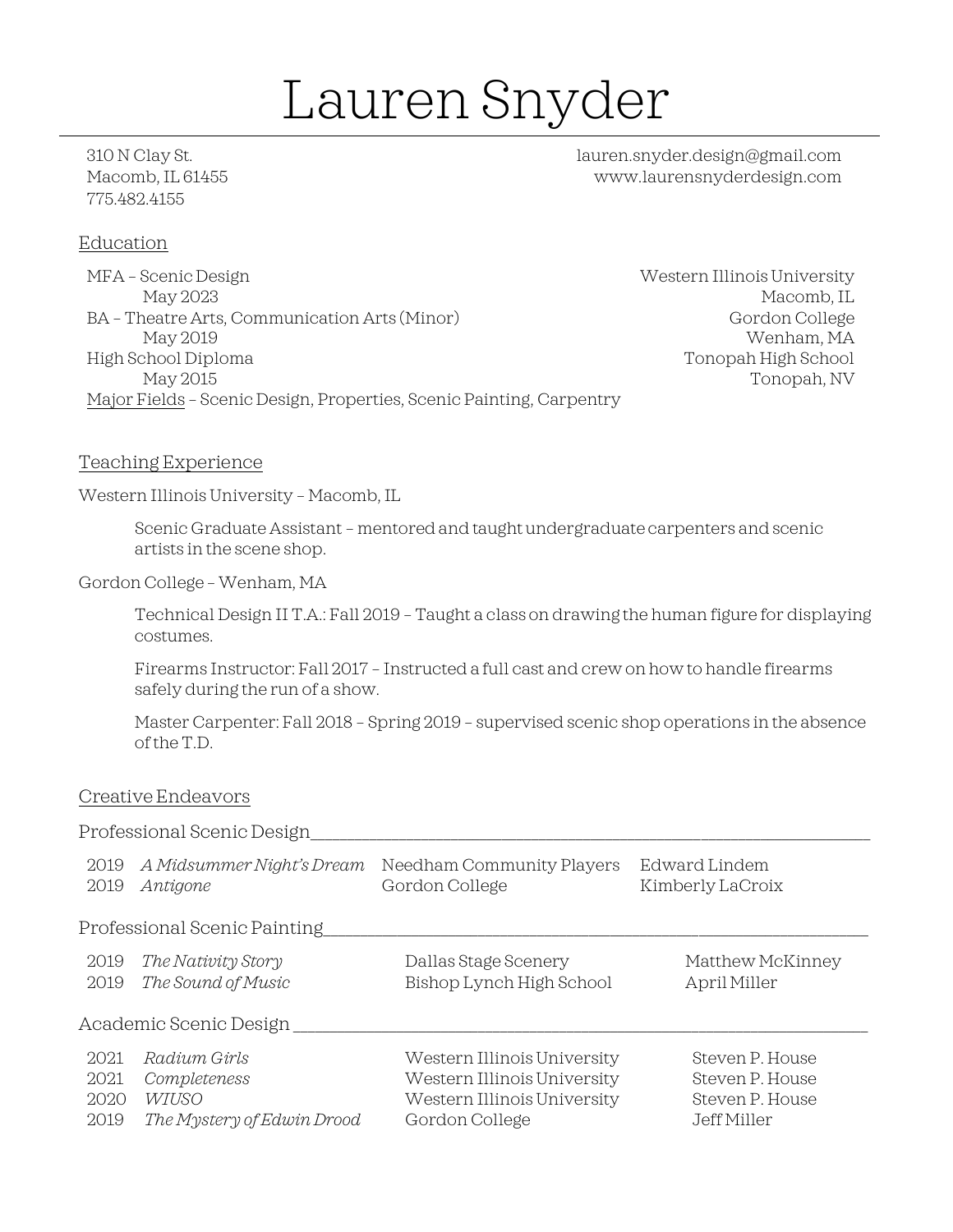| 2019                                                                                                 | somewhere along the way                                                                                                                                                                                                                                               | Gordon College                                                                                                                                                                                                                                                                                                                    | Norm Jones                                                                                                                                                                                                      |
|------------------------------------------------------------------------------------------------------|-----------------------------------------------------------------------------------------------------------------------------------------------------------------------------------------------------------------------------------------------------------------------|-----------------------------------------------------------------------------------------------------------------------------------------------------------------------------------------------------------------------------------------------------------------------------------------------------------------------------------|-----------------------------------------------------------------------------------------------------------------------------------------------------------------------------------------------------------------|
|                                                                                                      | Academic Scenic Charging                                                                                                                                                                                                                                              |                                                                                                                                                                                                                                                                                                                                   |                                                                                                                                                                                                                 |
| 2021<br>2021<br>2020<br>2019                                                                         | Songs for a New World<br>Completeness<br>The Human Cycle<br>The Mystery of Edwin Drood                                                                                                                                                                                | Western Illinois University<br>Western Illinois University<br>Western Illinois University<br>Gordon College                                                                                                                                                                                                                       | Alexander Graham<br>Steven P. House<br>Andy Trusley<br>Luke Miller                                                                                                                                              |
|                                                                                                      | Academic Scenic Painting                                                                                                                                                                                                                                              |                                                                                                                                                                                                                                                                                                                                   |                                                                                                                                                                                                                 |
| 2021<br>2021<br>2021<br>2021<br>2020<br>2020<br>2020<br>2019<br>2018<br>2018<br>2018<br>2017<br>2017 | Songs for a New World<br>Radium Girls<br>Completeness<br>Kiss Me, Kate<br>Baltimore Waltz<br>The Human Cycle<br><b>WIUSO</b><br>The Mystery of Edwin Drood<br>Silent Sky<br>As You Like It<br>She Loves Me<br>Blood and Gifts<br>Amadeus<br>Academic Scenic Carpentry | Western Illinois University<br>Western Illinois University<br>Western Illinois University<br>Western Illinois University<br>Western Illinois University<br>Western Illinois University<br>Western Illinois University<br>Gordon College<br>Gordon College<br>Gordon College<br>Gordon College<br>Gordon College<br>Gordon College | Alexander Graham<br>Nathan Clark<br>Steven P. House<br>Andy Trusley<br>Sky Aguilar<br>Andy Trusley<br>Steven P. House<br>Luke Miller<br>Luke Miller<br>Luke Miller<br>Luke Miller<br>Luke Miller<br>Luke Miller |
| 2021<br>2021<br>2021<br>2021<br>2020<br>2018<br>2017<br>2017<br>2017                                 | Songs of a New World<br>Radium Girls<br>Completeness<br>Kiss Me, Kate<br>Baltimore Waltz<br>She Loves Me<br>Blood and Gifts<br>Rarely Pure, Never Simple<br>Amadeus                                                                                                   | Western Illinois University<br>Western Illinois University<br>Western Illinois University<br>Western Illinois University<br>Western Illinois University<br>Gordon College<br>Gordon College<br>Gordon College<br>Gordon College                                                                                                   | Alexander Graham<br>Nathan Clark<br>Steven P. House<br>Andy Trusley<br>Sky Aguilar<br>Luke Miller<br>Luke Miller<br>Luke Miller<br>Luke Miller                                                                  |
|                                                                                                      | Academic Property Master                                                                                                                                                                                                                                              |                                                                                                                                                                                                                                                                                                                                   |                                                                                                                                                                                                                 |
| 2017                                                                                                 | 2021 All's Well That Ends Well<br>2021 Kiss Me, Kate<br>2018 Silent Sky<br>Blood and Gifts                                                                                                                                                                            | Western Illinois University<br>Western Illinois University<br>Gordon College<br>Gordon College                                                                                                                                                                                                                                    | Steven P. House<br>Andy Trusley<br>Norm Jones<br>Jeff Miller                                                                                                                                                    |
|                                                                                                      | Academic Directing                                                                                                                                                                                                                                                    |                                                                                                                                                                                                                                                                                                                                   |                                                                                                                                                                                                                 |
| 2019                                                                                                 | La Mouche                                                                                                                                                                                                                                                             | Gordon College                                                                                                                                                                                                                                                                                                                    | Jeff Miller                                                                                                                                                                                                     |
|                                                                                                      | Academic Stage Management_                                                                                                                                                                                                                                            |                                                                                                                                                                                                                                                                                                                                   |                                                                                                                                                                                                                 |
| 2017<br>2017                                                                                         | Machinal<br>Amadeus                                                                                                                                                                                                                                                   | Gordon College<br>Gordon College                                                                                                                                                                                                                                                                                                  | Tiffany Soucy<br>Jeff Miller                                                                                                                                                                                    |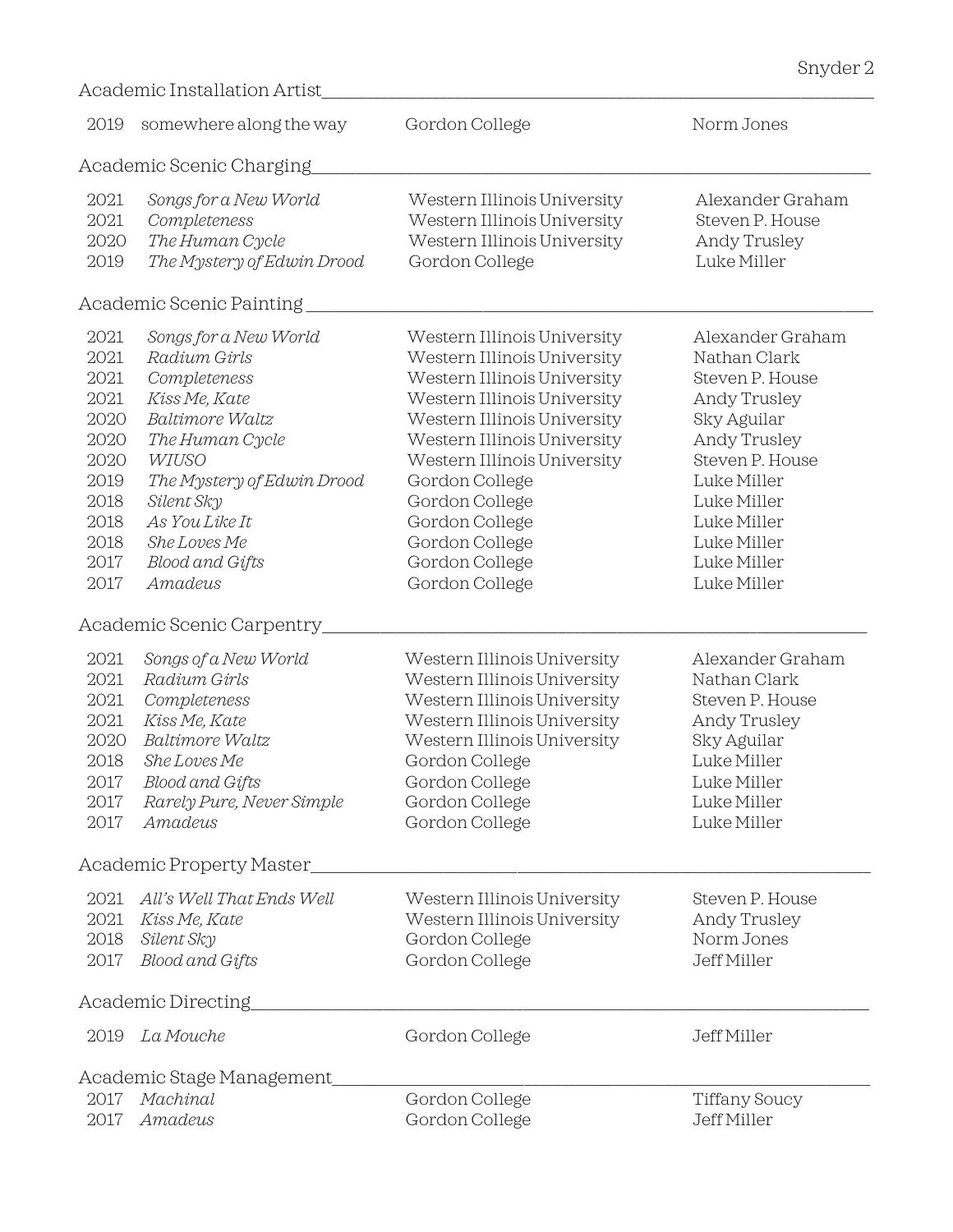# Academic Acting

2015 *Promedy* Tonopah High School Melinda Jeffrey

# Intramural Services

Tonopah High School\_\_\_\_\_\_\_\_\_\_\_\_\_\_\_\_\_\_\_\_\_\_\_\_\_\_\_\_\_\_\_\_\_\_\_\_\_\_\_\_\_\_\_\_\_\_\_\_\_\_\_\_\_\_\_\_\_\_\_\_\_\_\_\_\_\_\_\_\_\_\_\_\_\_\_\_\_\_\_\_\_\_\_\_\_\_\_\_\_\_\_\_

| 2014-2015   | Drama Club     | 2012-2015 | NHS.            |
|-------------|----------------|-----------|-----------------|
| 2014-2015   | Prom Committee | 2012-2013 | Basketball      |
| Spring 2014 | Varsity Golf   | 2012-2013 | Pep Club        |
| Spring 2014 | Methodologies  | 2011-2015 | Volleyball      |
| 2013-2015   | Library Club   | 2011-2015 | Student Council |
| 2013-2015   | Academic Team  | Fall 2011 | Band/Jazz Band  |

# Volunteer Work

|                          | 2021-present Scenic Designer - Maple Avenue Christian Church, Macomb, IL |
|--------------------------|--------------------------------------------------------------------------|
|                          | 2019-present Plasma Donor                                                |
| 2013-present Blood Donor |                                                                          |
| 2013-2015                | Nye County Community Coalition                                           |
| 2008-2014                | Community Youth Advisory Council                                         |

# Employment

| 2020-Present | Graduate Assistant | Western Illinois University  | Macomb, IL  |
|--------------|--------------------|------------------------------|-------------|
| 2019-2020    | Team Member        | Joann's Fabrics and Crafts   | Dallas, TX  |
| Fall 2019    | Scenic Designer    | Gordon College Theatre Dept. | Wenham, MA  |
| 2017-2019    | Scenic Carpenter   | Gordon College Theatre Dept. | Wenham, MA  |
| 2014-2019    | Housekeeper        | Best Western Hi-Desert Inn   | Tonopah, NV |
| 2012-2014    | Receptionist       | Tonopah Veterinary Clinic    | Tonopah, NV |

# Awards

| 2021      | Certificate of Merit – Radium Girls        | Western IL, Univ. |
|-----------|--------------------------------------------|-------------------|
| 2019      | Excellence in Technical Theatre Production | Gordon College    |
| 2015-2017 | Dean's List                                | Gordon College    |

# Certifications and Licenses

2020-present Scissor Lift Operator 2012-present NV Driver's License 2012-present US Passport